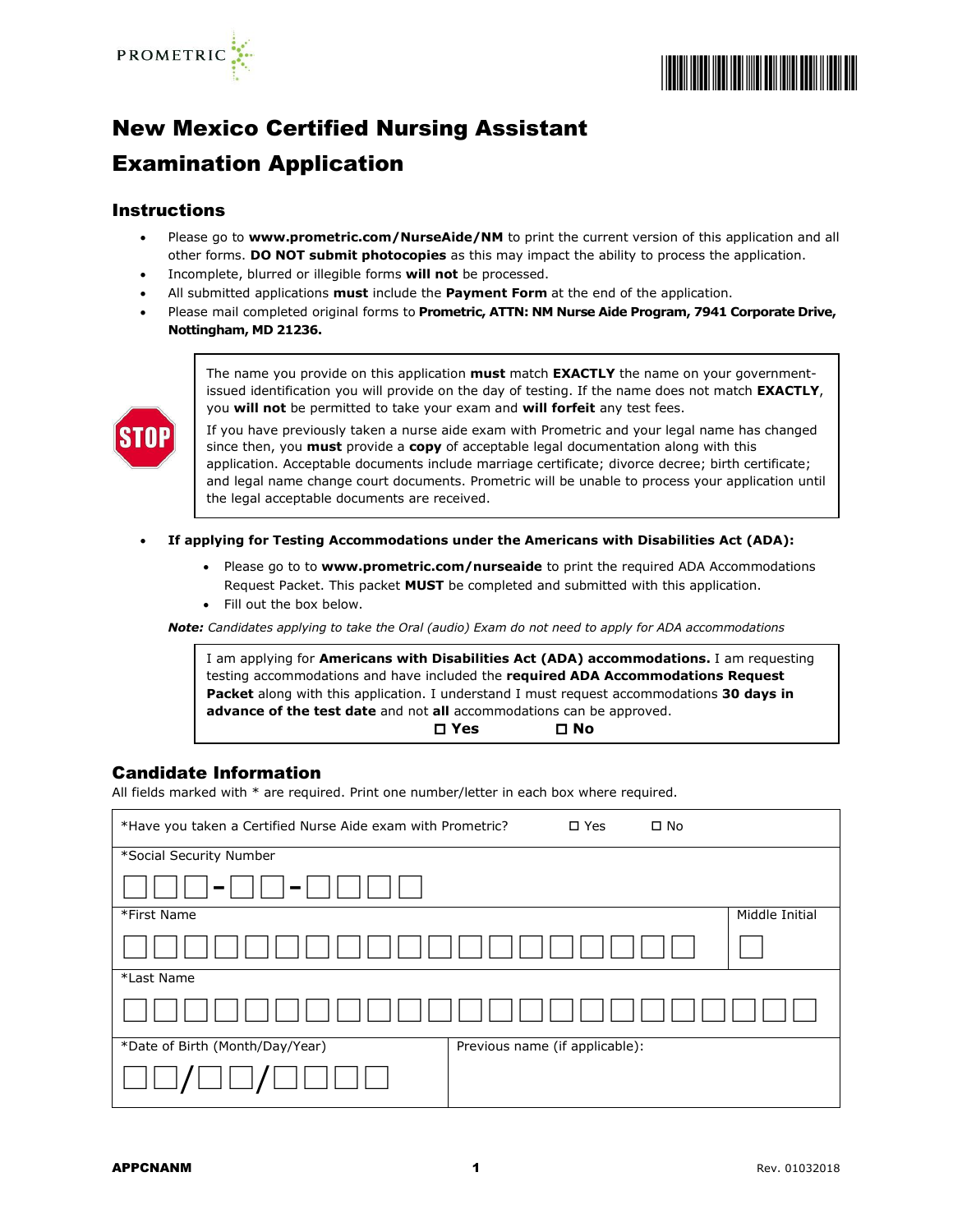

| *Street Address (including Apt. number or P.O. Box, if applicable)                                                                                                                                                                                                                                    |                                      |  |  |  |
|-------------------------------------------------------------------------------------------------------------------------------------------------------------------------------------------------------------------------------------------------------------------------------------------------------|--------------------------------------|--|--|--|
| *City                                                                                                                                                                                                                                                                                                 | *ZIP Code<br>*State                  |  |  |  |
|                                                                                                                                                                                                                                                                                                       |                                      |  |  |  |
| *County (first four letters only)                                                                                                                                                                                                                                                                     | * Phone Number (including area code) |  |  |  |
|                                                                                                                                                                                                                                                                                                       |                                      |  |  |  |
| *Email Address (application will not be processed without an email address)                                                                                                                                                                                                                           |                                      |  |  |  |
| Gender (optional) (check one)<br>$\square$ Female                                                                                                                                                                                                                                                     | □ Male                               |  |  |  |
| Education Level - Check only one box next to your highest education level completed.<br>$\Box$ 4th grade or less<br>□ Some High School, did not graduate<br>$\Box$ One or two years of college<br>$\Box$ Between 5th and 8th grades<br>□ High School diploma or GED<br>$\Box$ Two-year college degree |                                      |  |  |  |

### Certification Option/Eligibility

Please check a certification route.

| ✓ | <b>Certification Route</b>                                                                                                    |
|---|-------------------------------------------------------------------------------------------------------------------------------|
|   | <b>Option 1 - New Nursing Assistant</b><br>(New Mexico Trained).                                                              |
|   | <b>Option 2 - Military Trained</b>                                                                                            |
|   | <b>Option 3 - Graduate RN or LPN</b>                                                                                          |
|   | <b>Option 4 –</b> Out-of-State Nurse Aide (Expired)                                                                           |
|   | <b>Option 5 -</b> Out-of-State or Foreign Trained Nurse/Nurse Aide (RN/LPN/NA)                                                |
|   | <b>Option 6 – RN/LPN Student</b>                                                                                              |
|   | <b>Option 7 -</b> Expired New Mexico Certificate<br>NM Certificate #                                                          |
|   | <b>Option 8 -</b> Expired New Mexico Certificate beyond 24 months but nurse aide has been working in<br>nursing-related field |
|   | <b>Option 9 –</b> Expired New Mexico Certificate/Retrained. NM Certificate $#$                                                |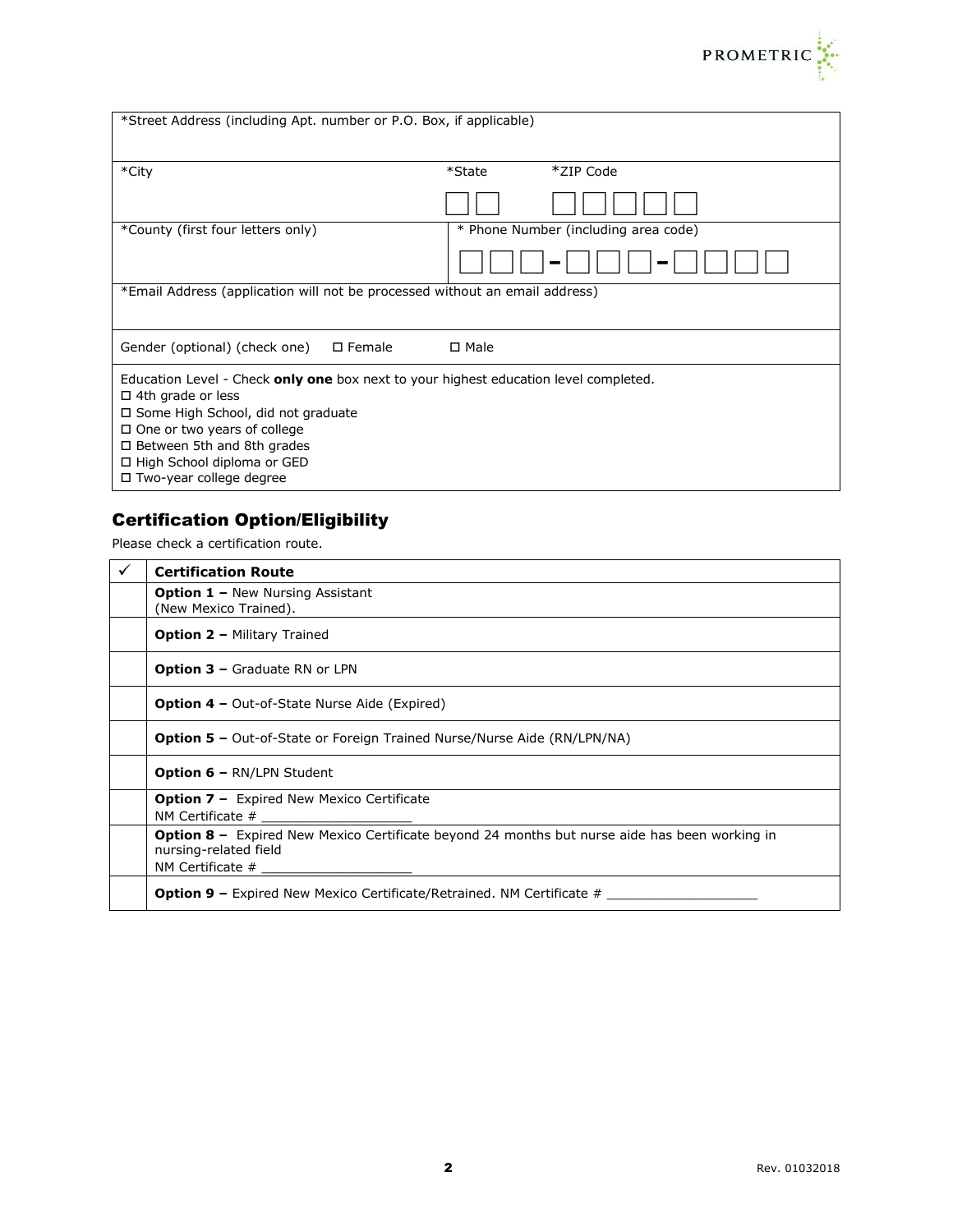

### Training Information

This section must be completed if the **Certification Route 1, 4, or 6** was selected.

| *Training Completion Date:                                     |       | Training Program Code            |  |  |
|----------------------------------------------------------------|-------|----------------------------------|--|--|
| *Name of Training Program                                      |       |                                  |  |  |
| *Training Program Mailing Address (Street Address or P.O. Box) |       |                                  |  |  |
| City                                                           | State | ZIP Code                         |  |  |
| Phone Number (including area code)                             |       | Fax Number (including area code) |  |  |
|                                                                |       |                                  |  |  |
| Program Director's or Instructor's Signature                   |       | Date                             |  |  |

#### Work Verification

If you are currently employed or have been offered employment by a Medicaid certified nursing facility, this section must be filled out by an authorized facility representative in order to have the state pay your test fees. If this section is not completed, you must enclose a money order or cashier's check for the exam fees. **Employer/Medicaid exam fees may be used for one attempt of an examination only each additional attempt will need to be self-pay. Lapsed candidates may not apply as State pay.**

| Date of Hire:<br>(MONTH/DAY/YEAR)                                                                                           | Medicaid Provider Code (please provide<br>complete code) |      |  |  |
|-----------------------------------------------------------------------------------------------------------------------------|----------------------------------------------------------|------|--|--|
| Name of Facility                                                                                                            |                                                          |      |  |  |
| <b>Facility Address</b>                                                                                                     |                                                          |      |  |  |
| <b>State</b><br>City                                                                                                        | ZIP Code                                                 |      |  |  |
| I verify that this nurse aide is employed or has been offered conditional employment in this qualified nursing<br>facility. |                                                          |      |  |  |
| Authorized Facility Representative's Signature                                                                              |                                                          | Date |  |  |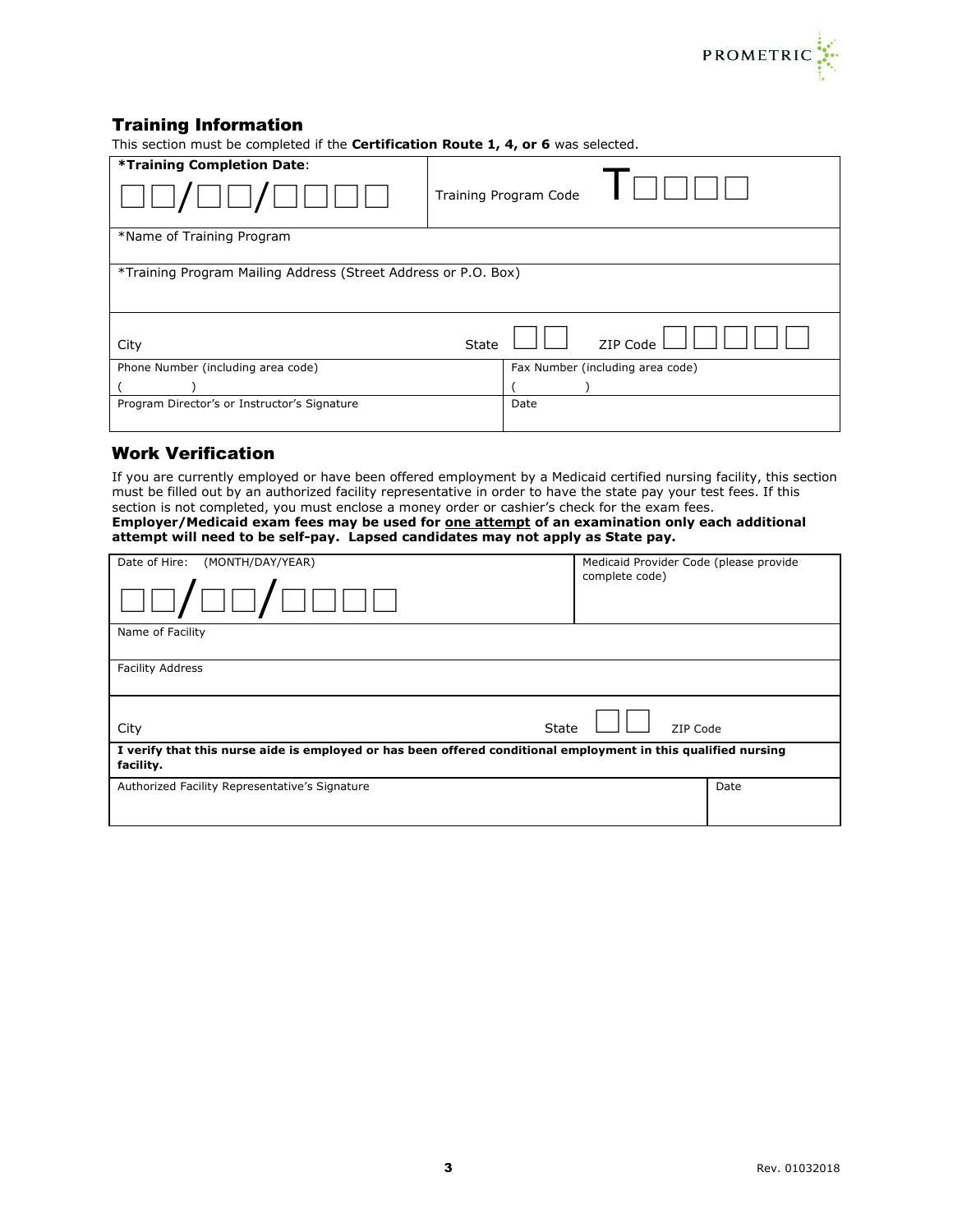

### Test Site Information

Please check one of the following options.

| <b>Test Site</b>                                                                                                                                                                                                                  |                  |  |
|-----------------------------------------------------------------------------------------------------------------------------------------------------------------------------------------------------------------------------------|------------------|--|
| <b>Testing at your Facility:</b> My training program or employer is scheduling my exam and I will take the<br>exam at their facility. I will give this application form to the facility coordinator. Do not send to<br>Prometric. |                  |  |
| <b>Regional Test Site:</b> I am applying to test at a Regional Test Site. My preferred<br>test site code is listed.<br>A current list of Test Sites with codes can be found online at<br>www.prometric.com/NurseAide/NM.          | *Test site code: |  |

#### Exam Selection and Processing/Exam Fees

- **Acceptable Forms of Fee(s) Payment:** certified check, money order, MasterCard, Visa or American Express. Make certified checks payable to Prometric. **Personal checks** and **cash** are **not** accepted. Fees are **non-refundable and non-transferrable.**
- The **Payment Form** (last page) **must** be submitted with this application **regardless of payment type**.

\*Check payment type:  $\Box$  Self Pay  $\Box$  State Pay

**A Reading Comprehension Exam will be automatically scheduled if you choose to take an oral version of the exam.**

| ☑ | <b>First-Time Tester</b>                   | <b>Fee</b>       | 5% NM State Tax | <b>Total Fee</b> | <b>Total</b> |
|---|--------------------------------------------|------------------|-----------------|------------------|--------------|
|   | Clinical Skills and Written Test           | \$102            | \$5.10          | \$107.10         | \$           |
|   | Clinical Skills and Oral Test (English)    | \$102            | \$5.10          | \$107.10         | \$           |
|   | Clinical Skills and Oral Test<br>(Spanish) | \$102            | \$5.10          | \$107.10         | \$           |
| ☑ | Re-tester <sup>1</sup>                     | Fee              | 5% NM State Tax |                  | <b>Total</b> |
|   | <b>Clinical Skills Retest</b>              | \$65             | \$3.25          | \$68.25          | \$           |
|   | <b>Written Retest</b>                      | \$37             | \$1.85          | \$38.85          | \$           |
|   | Oral Retest (English)                      | \$37             | \$1.85          | \$38.85          | \$           |
|   | Oral Retest (Spanish)                      | \$37             | \$1.85          | \$38.85          | \$           |
|   |                                            | <b>Total Fee</b> |                 |                  | \$           |

**<sup>1</sup>** *Retest fees are the candidate's responsibility and must be included with this application.*

An additional rescheduling/no show fee may be required to reschedule an exam appointment with less than five business days' notice, noshows, late arrivals, or not allowed to test. Reschedule fees may apply to roster changes made by IFT testing locations.

### Applicant's Affidavit and Candidate Release Statement

- I understand I am responsible for making sure all information provided in this application is completely true and correct.
- I understand if any information given is not true, my registration status as a nursing assistant may be at risk.
- I understand if I pass both parts of the Nursing Assistant Competency Exam, I will be placed on the New Mexico Nursing Assistant Registry.
- I understand I may be asked to play the part of the resident for another candidate on exam day.
- I do not have any physical, medical or other condition that would be affected in any way by my participation in the exam. I agree that I am responsible for my own personal safety both while taking the exam and acting as a resident. I hereby release Prometric, DOH, and their agents and assigns from any responsibility or liability for any claim or damage that may result from my participation in the examination.
- I understand all information required on the registration application may be made available for public disclosure (except for Social Security Number).

#### **\*Candidate Signature (in box below)**

**Date: \_\_\_\_\_\_\_\_\_\_\_\_\_\_\_\_\_\_\_\_\_\_\_**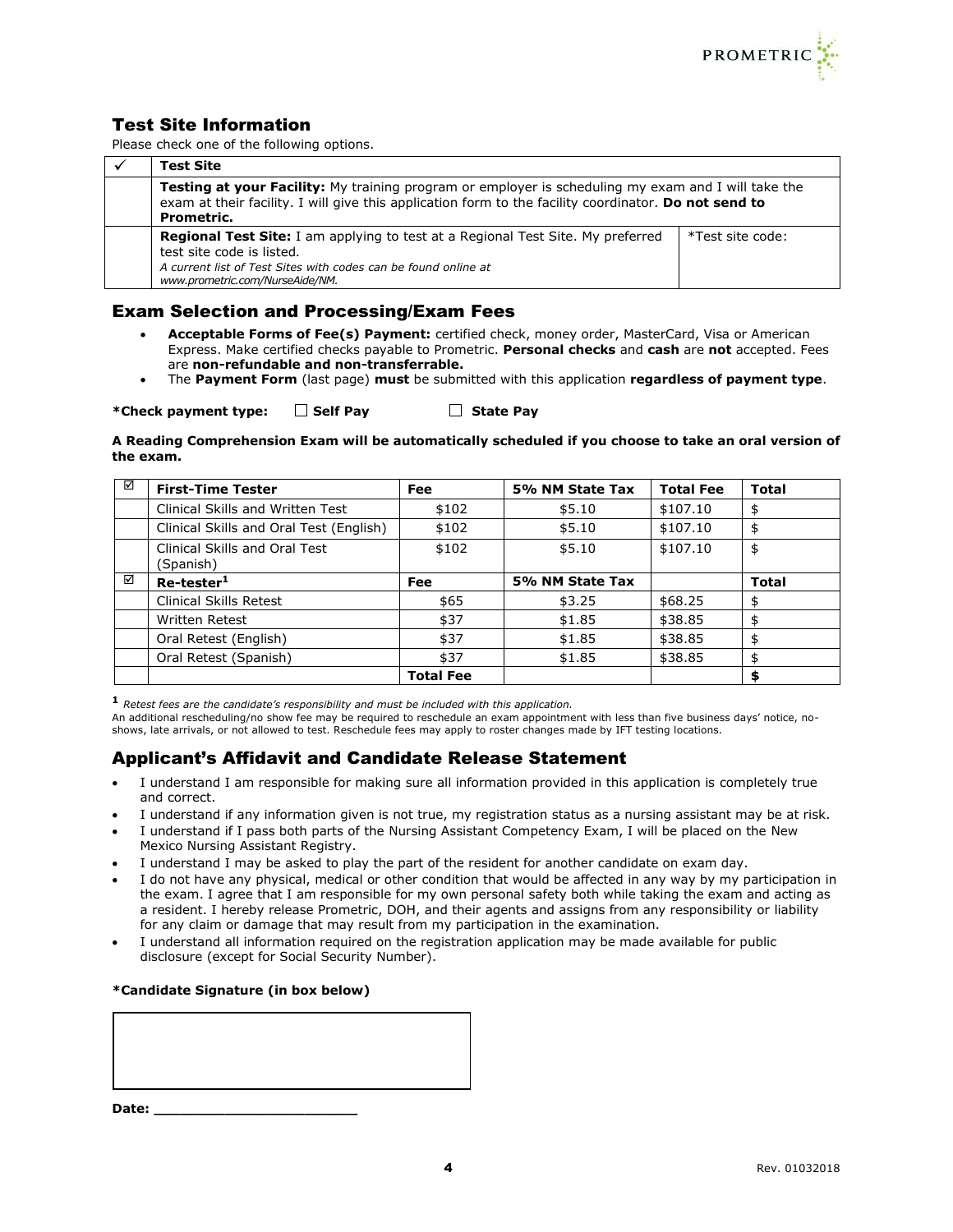

If you **DO NOT** receive your emailed ATT letter from Prometric within **10-14 business days** of receipt at Prometric, please contact Prometric.

**Questions:** For additional information, please visit our website at **[www.prometric.com/nurseaide.](http://www.prometric.com/nurseaide)**

Please make a copy of all completed forms for your personal records.